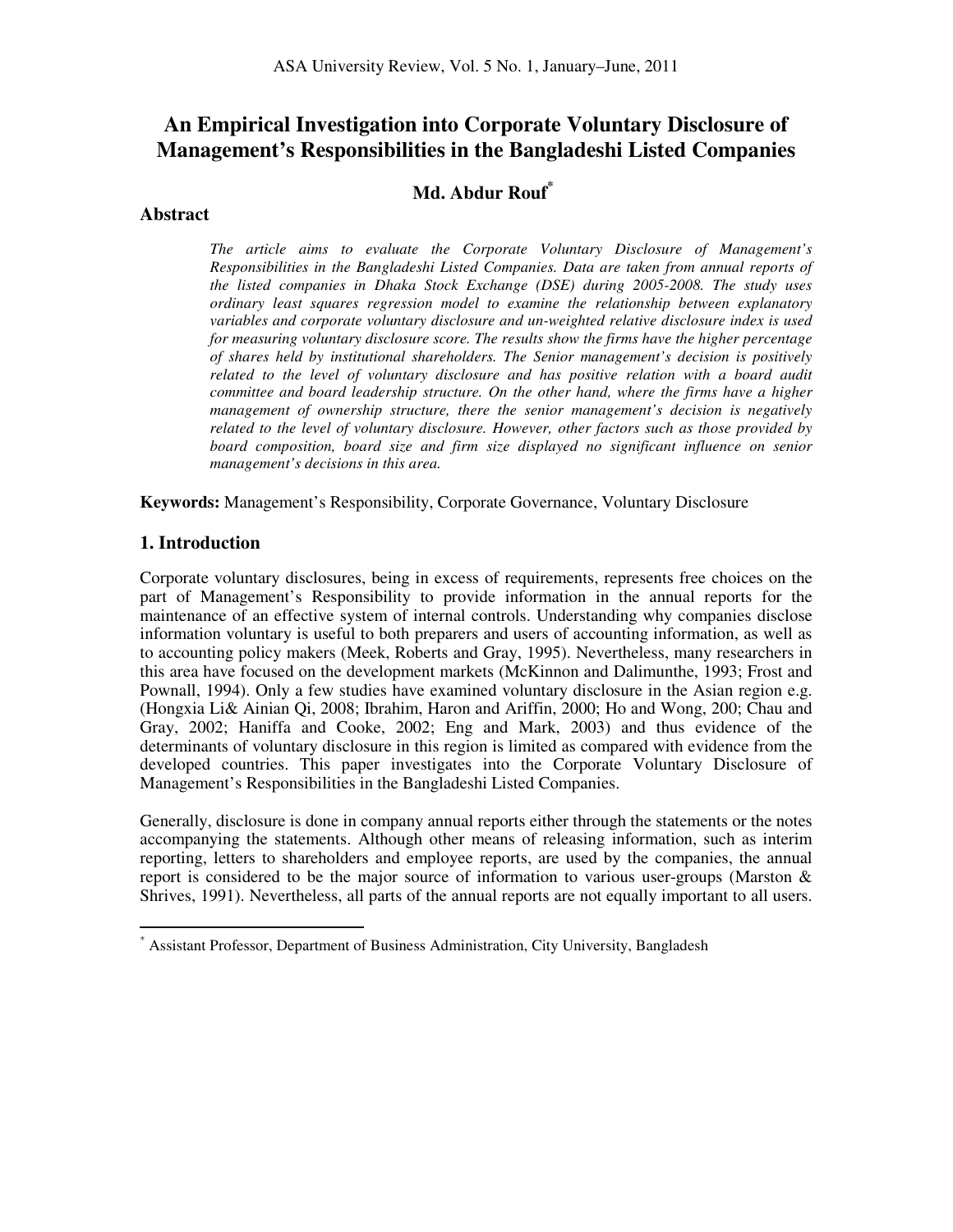Income statement is believed to be the most preferred sections to investors while cash flow statement and balance sheet are most useful sections to bankers and creditors (Ho & Wong, 2001). Likewise, the users of accounting information weight audit reports, directors' reports, accounting policies and historical summary differently. The annual report should contain information that will allow its users to make correct decisions and efficient use of limited resources.

The companies provide information on the ground that such disclosure will not respond to the negative impact on the company image (Choi, 1973). It is seen that a company discloses information in line with legislative frameworks (Karim, 1998). Brownlee (1990) argues that the regulatory agencies should be more concerned with the full and fair disclosure of information than with the specific accounting methods used to measure or report economic transactions. The Companies Act 1994 provides the basic requirements for disclosure and reporting applicable to all companies incorporated in Bangladesh (Government of Bangladesh, 1993).The Act requires the companies to prepare financial statements in order to reflect a true and fair view of the state of affairs of the company. The Securities and Exchange Commission (SEC), another regulatory body, requires all listed companies to comply with accounting standards promulgated by the Institute of Chartered Accountants of Bangladesh (ICAB) in addition to its own disclosure provisions (Government of Bangladesh, 1993).

The demand for published financial information of companies has increased worldwide as the users of such information have become more aware the before. But often disclosure does not serve the need of the users because managers are likely to consider their own interests when exercising managerial judgment. In fact, this might enhance the disclosure gap–the difference between expected and actual disclosures. In other words, improved disclosure reduces the gap between the management and the outside world, enhances the value of stock in the capital market, increases liquidity, reduces cost and so on (Karim, 1996). One great feature in corporate reporting is that a company generally provides information to discharge specific obligations to society, investor, supplier, creditors and legal authorities. However senior management's decision to provide or not to provide certain information is likely to be influenced by a variety of factors of the corporation. Earlier research examines various company attributes and their association to the level of disclosure. Here the study focuses on the level of disclosure linking to board composition, board ownership structure, board leadership structure, board size, board audit committee, firm size, and profitability.

#### **2. Objectives of the Study**

Generally, two kinds of information are disclosed in corporate annual reports for traditional user groups such as shareholders, creditors, financial analysts and security consultants; one is mandatory information and another is voluntary information. Moreover, prior research focuses mostly on mandatory disclosure (Ahmed, K. & Nicholls, D.,1994; Wallace, R.S.O., & Naser, K.,1995); Owusa-Ansah, S.,1998; Akhtaruddin M., 2005). This paper is an attempt to minimize this apparent gap in prior research by investigating into the voluntary disclosure made by listed companies in Bangladesh and examining the factors that have influenced senior management's decision to disclose voluntary information in their annual reports. The findings of the study would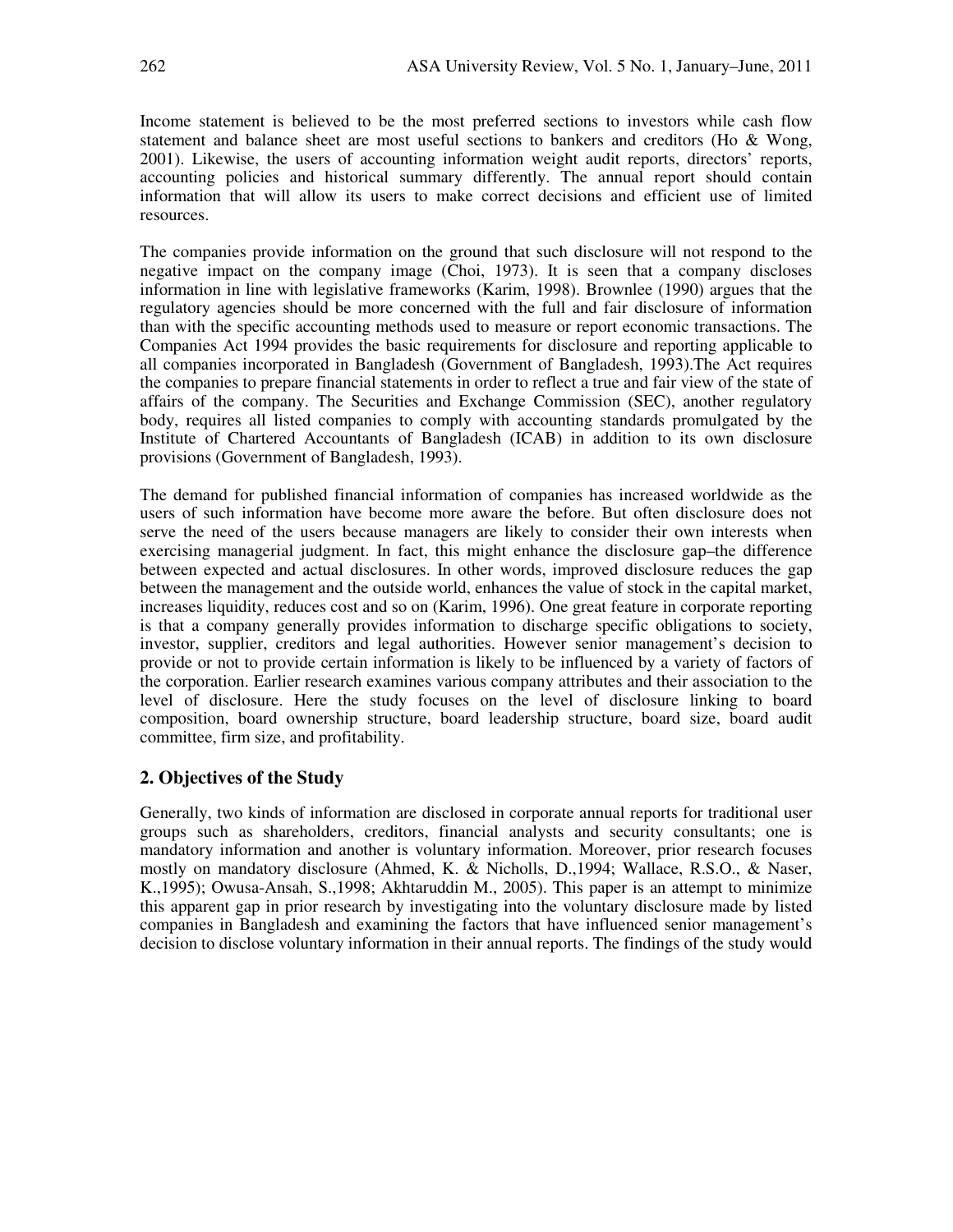be of immense interest to the listed companies, investors and those involved in standard setting processes. The specific objectives of the proposed study are: (i) to measure the level of voluntary disclosure of information made by the listed companies in Bangladesh, and (ii) to examine the management's decision to disclose voluntary information in their annual reports.

#### **3. Literature Review and Hypothesis Development**

#### **3.1 Independent Non-Executive Directors**

The independent non-executive directors are those members whose only affiliation with the firm is their directorship. Empirical evidence on the importance of non-executive directors on board has been mixed. Kosnik (1990) argues that the outside directors are more effective than the inside directors in maximizing shareholders' wealth. Ho and Wong (2001) do not find association between the proportion of outside non-executive directors and the extent of voluntary disclosure. Leftwich, Watts and Zimmerman (1981) demonstrate that firms can expect more voluntary disclosure with the inclusion of a larger number of independent non-executive directors on the board. Haniffa and Cooke (2002) argue that an independent board serves as an important check and balance mechanism in enhancing boards' effectiveness. Support for these assertions is further provided by Barako et al. (2006); Simon and Kar (2001); Pettigrew and McNulty (1995) and Eng and Mak (2003). Ho and Wong (2001) do not find association between the proportion of outside non-executive directors and the extent of voluntary disclosure. Aktaruddin et al. (2009) and Obeua Persons (2009) find that firms can expect more voluntary disclosure with the inclusion of a larger number of independent non-executive directors on the board. A firm may have higher level of disclosure if the boards consist of more outside directors. These observations suggest the following hypothesis:

H1: A higher proportion of independent non-executive directors on a board are positively related with management's decision to the level of voluntary disclosure*.*

#### **3.2 Ownership Structure**

Ownership structure is a mechanism that aligns the interest of shareholders and managers (Eng and Mak, 2003; Haniffa and Cooke, 2002; Chau and Gray, 2002; Hassain, et al.,1994). The agency theory suggests that where there is a separation of ownership and control of a firm, the potential for agency costs arises because of conflicts of interest between the contracting parties. It is believed that agency problems will be higher in the widely held companies because of the diverse interests between contracting parties (Mohd, et al.2006). By utilizing voluntary disclosure, managers provide more information to signal that they work in the best interests of the shareholders.

In this study, ownership structure is proxy by management ownership. Using agency theory, it is argued that firms with higher management of ownership structure may disclose less information to shareholders through voluntary disclosure. It is because the determined ownership structure provides firms lower incentives to voluntarily disclose information to meet the needs of nondispersed shareholders groups. McKinnon and Dalimunthe(1993) note that companies with a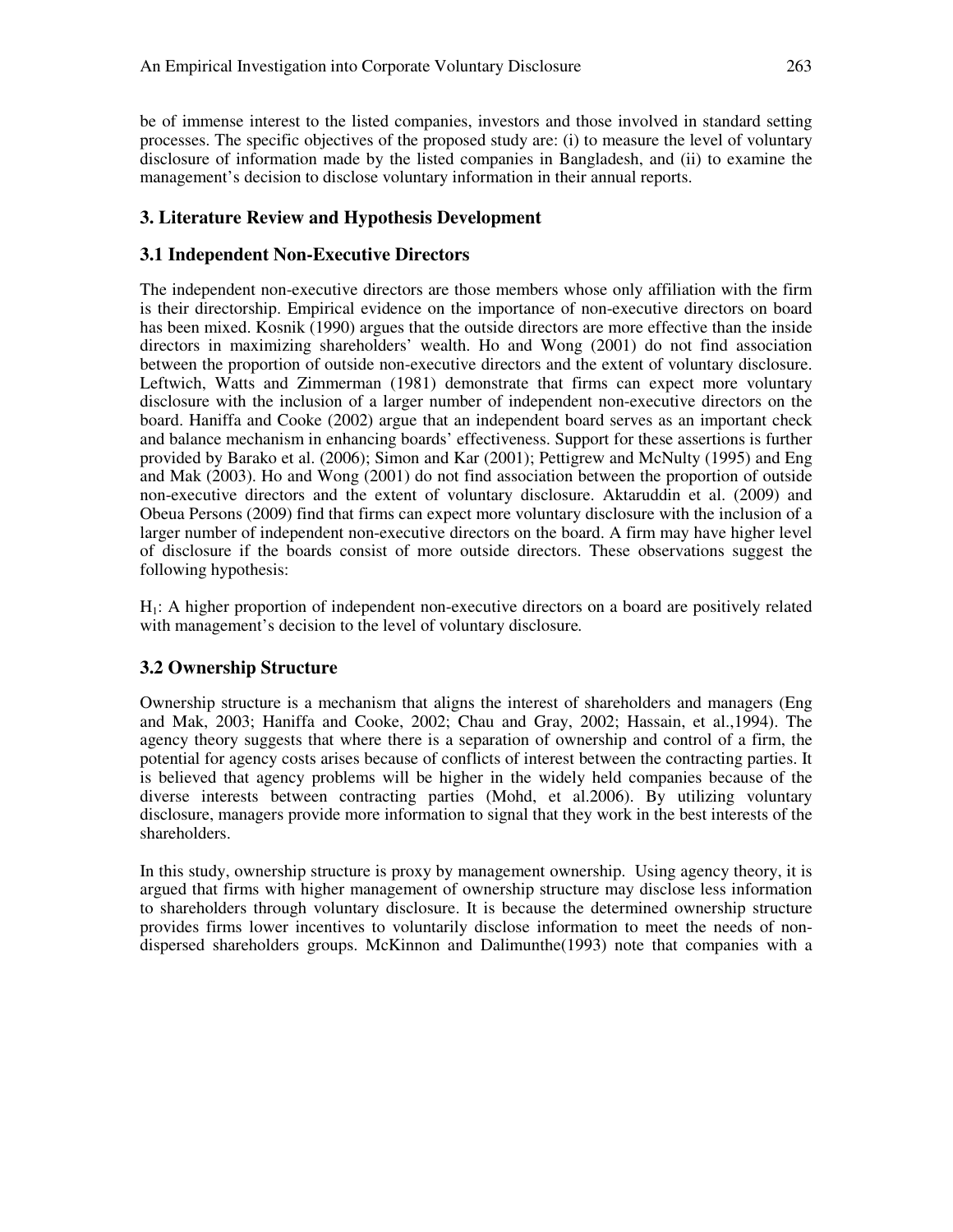single ownership structure disclose more voluntary information. Hossain et al.(1994) suggested a negative association between the management ownership structure and the level of voluntary disclosure by Malaysian listed firms. In addition, Lakhal (2005) proposes that share management ownership is statistically and negatively associated with voluntary earnings disclosures. Oliveira et al (2006) also reported that firms with a lower shareholder management voluntarily disclosed more information. The significant role of management ownership influences voluntary disclosures practices of firms from the prior researchers. So it is expected that ownership structure will influence the voluntary disclosure information. The hypothesis is formally stated as:

**H2**: The extent of corporate voluntary disclosures is negatively associated with a higher management of ownership structure.

Due to large ownership stake, institutional investors have strong incentives to monitor corporate disclosure practices. Thus, managers may voluntarily disclose information to meet the expectations of large share-holders. Dulacha G .B (2007) found that there is a significant positive relationship between the percentage ownership by institutional investors and voluntary disclosure of corporate governance practices by listed companies in Kenya. Similarly, Bushee and Noe (2000) documented a significant positive association between institutional shareholdings and corporate disclosure practices, as measured by the Association for Investment Management and Research (AIMR). Given shareholder activism and the monitoring potential of institutional shareholders, the following hypothesis is tested:

**H3**: The higher the percentage of shares held by institutional shareholders, the higher the extent of voluntary disclosure made by senior management's decisions.

#### **3.3: Board Audit Committee**

The presence of an audit committee is associated with reliable financial reporting, such as, reduced incidence of errors, irregularities, and other indicators of unreliable reporting (Ho and Wong, 2001; McMullen, 1996). In addition, Bradbury (1990) argued that audit committees are commonly viewed as monitoring mechanisms that enhance the audit attestation function of external financial reporting. The board usually delegates responsibility for the oversight of financial reporting to the audit committee to enhance the breadth of relevance and reliability of annual report (Wallace et al., 1995). Thus, audit committees can be a monitoring mechanism that improves the quality of information flow between firm owners (shareholders and potential shareholders) and managers, especially in the financial reporting environment where the two have disparate information levels. Given the influence of audit committees on the context and content of corporate annual reports, the following hypothesis is tested:

**H4**: The firms have an audit committee, senior management's decision to the higher level of voluntary disclosure.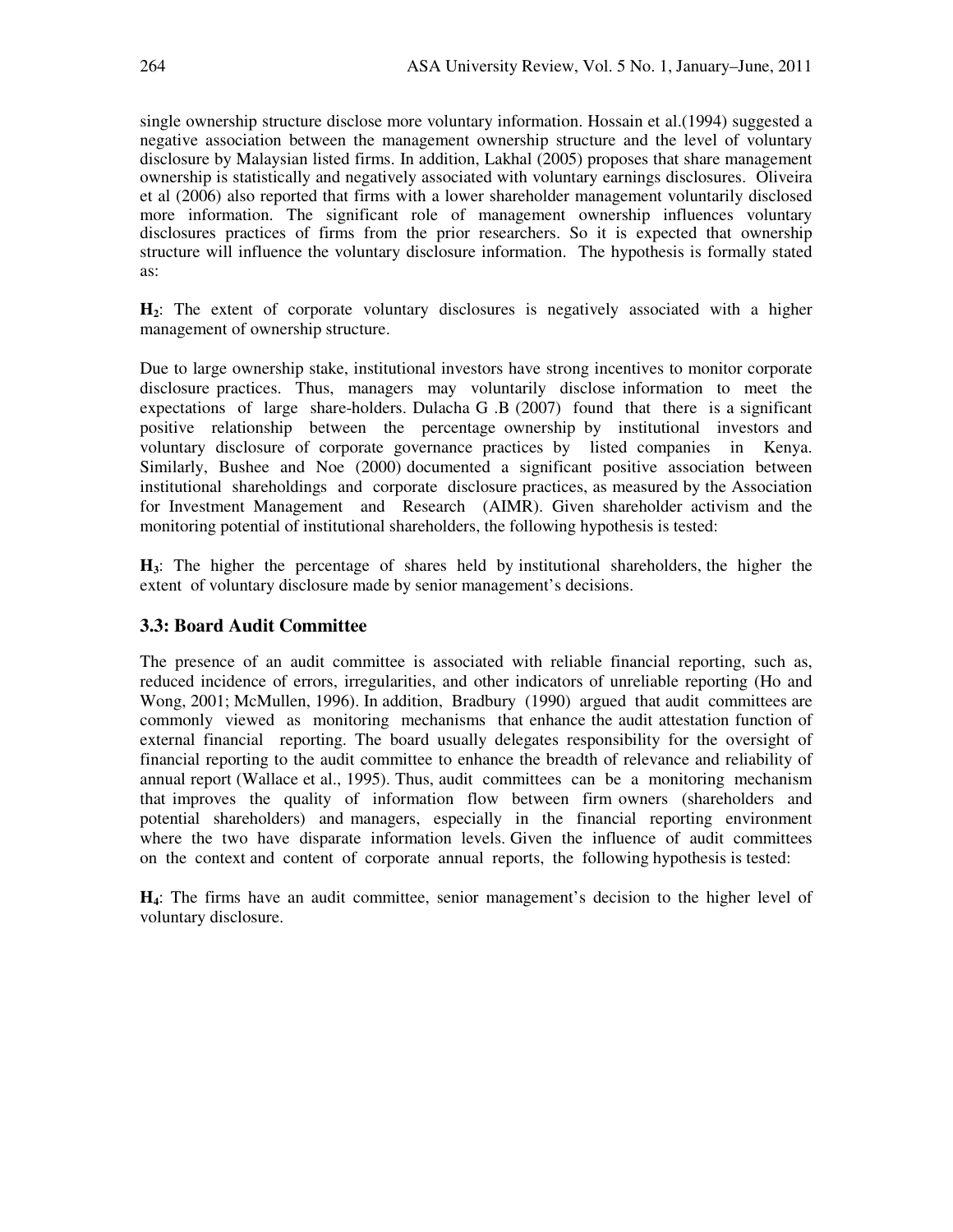#### **3.4: Board Leadership Structure**

Within the context of corporate governance, the central issue often discussed is whether the chair of the board of directors and CEO positions should be held by different persons (dual leadership structure) or by one person (unitary leadership structure). According to agency theory, the combined functions (unitary leadership structure) can significantly impair the boards' most important function of monitoring, disciplining and compensating senior managers. It also enables the CEO to engage in opportunistic behavior, because of his/her dominance over the board. Forker (1992) empirically studied the relationship between corporate governance and disclosure quality, and presented evidence of a negative relationship between disclosure quality and 'dominant personality' (measuring CEO and board chair together). Hence, to the extent that the combined chair/CEO positions "signals the absence of separation of decision management and decision control" (Dulacha, G.B (2007) , the following hypothesis is examined:

**H5**: The firms have a dual leadership structure; senior management's decision is positively related to the extent of voluntary disclosure.

#### **3.5: Board Size**

Board size may influence the level of voluntary disclosure. The level of disclosure is a strategic decision made by the board of directors. As a top-level management body, the board of directors formulates policies and strategies to be followed by managers. It has been argued that a greater number of directors on the board may reduce the likelihood of information asymmetry (Chen and Jaggi, 2000). Research emphasizes the importance of strategic information and resources in a highly uncertain environment. Birnbaum (1984) suggests that uncertainty and the lack of information may be minimized by a larger board. The size of the board is believed to affect the ability of the board to monitor and evaluate management and small board encourages faster information processing (Zahra, et al., 2000). Further, the ability of directors to control and promote value-creating activities is more likely to increase with the increase of directors on the board. With more directors, the collective experience and expertise of the board will increase, and therefore, the need for information disclosure will be higher. The following hypothesis is examined:

**H6:** The higher number of directors on a board, senior management's decision is positively related to the level of voluntary disclosure.

#### **3.6 Other Control Variables**

A review of literatures on voluntary disclosure led to the decision of including these control variables in the multiple regression models for testing the main hypotheses. These are firm size, (Prior studies have identified size as significantly associated with the level of disclosure (Cooke, 1993 Lang & Lundholm, 1993 and Lobo & Zhou; 2001) Profitability, Previous research used profitability as a determinant of disclosure in corporate annual reports (Wallance & Naser, 1995;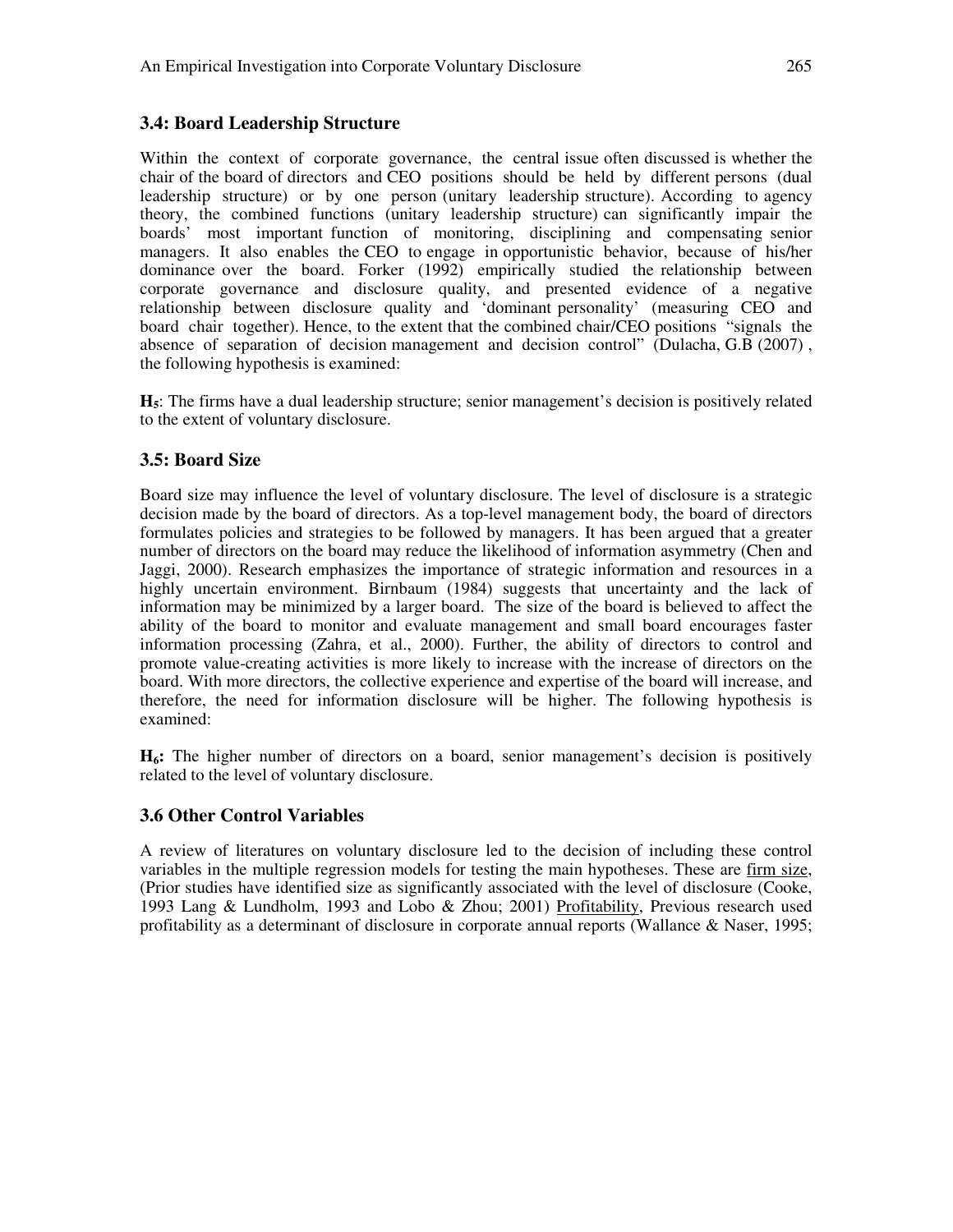karim, 1996). However, empirical results of the research are mixed findings of karim, 1996; and Owusu-Ansah, 1998.

## **4. Research Design and Methodology**

#### **4.1 Disclosure Index Construction and Application**

In the initial stage of this research, a comprehensive list of items that may be voluntarily disclosed by the companies in their annual reports was identified. The list of disclosure items included both financial and non-financial items that may be relevant to investment decisionmaking. Since the focus of this research is voluntary disclosures, the preliminary list of 91 items was subjected to a thorough selection to eliminate those that are mandated. This list was sent to various experts (Professors, Professional Chartered Accountants & Cost and Management Accountants, etc.) for selection and as a result of their feedback, the initial list of 91 items was reduced to 68 items. The disclosure items are classified into thirteen categories: general corporate information, corporate strategic information, corporate governance information, financial information, financial review information, foreign currency information, segmental information, employee information, research & development information, future forecast information, share price information, social responsibility information and graphical information. This study is treated as an unweighted approach. This approach is most appropriate when no importance is given to any specific user-group (Hossain et al., 1994; Akhtaruddin et al., 2009; Hossain and Hammami, 2009). The items of information are numerically scored on a dichotomous basis. According to the unweighted disclosure approach, a firm is scored "1" for an item disclosed in the annual report and "0" if it is not disclosed. The Total Voluntary Disclosure Index (TVDI) is then computed for each sample firm as a ratio of the total disclosure score to the maximum possible disclosure by the firm. The disclosure index for each firm is then expressed in percentage.

#### **4.2 Sample Selection and Data Sources**

Sample is taken from annual reports of 132 listed companies under Dhaka Stock Exchange (DSE). All companies were considered for inclusion in the survey. The main criteria used for sampling the firms were: (i) annual reports must be available at the stock exchange and (ii) the firm must have been listed for the entire period of the study 2005 to 2008.The companies listed on the DSE are classified into thirteen categories, out of which only Seven are studied: engineering, food  $\&$  allied, fuel  $\&$  power, textile, pharmaceuticals  $\&$  chemicals, tannery  $\&$  paper, and cement & ceramics. Corporate-governance attribute was collected from the annual reports of the listed companies of DSE. Table-1 provides a summary of the operational definition of variables and their sources.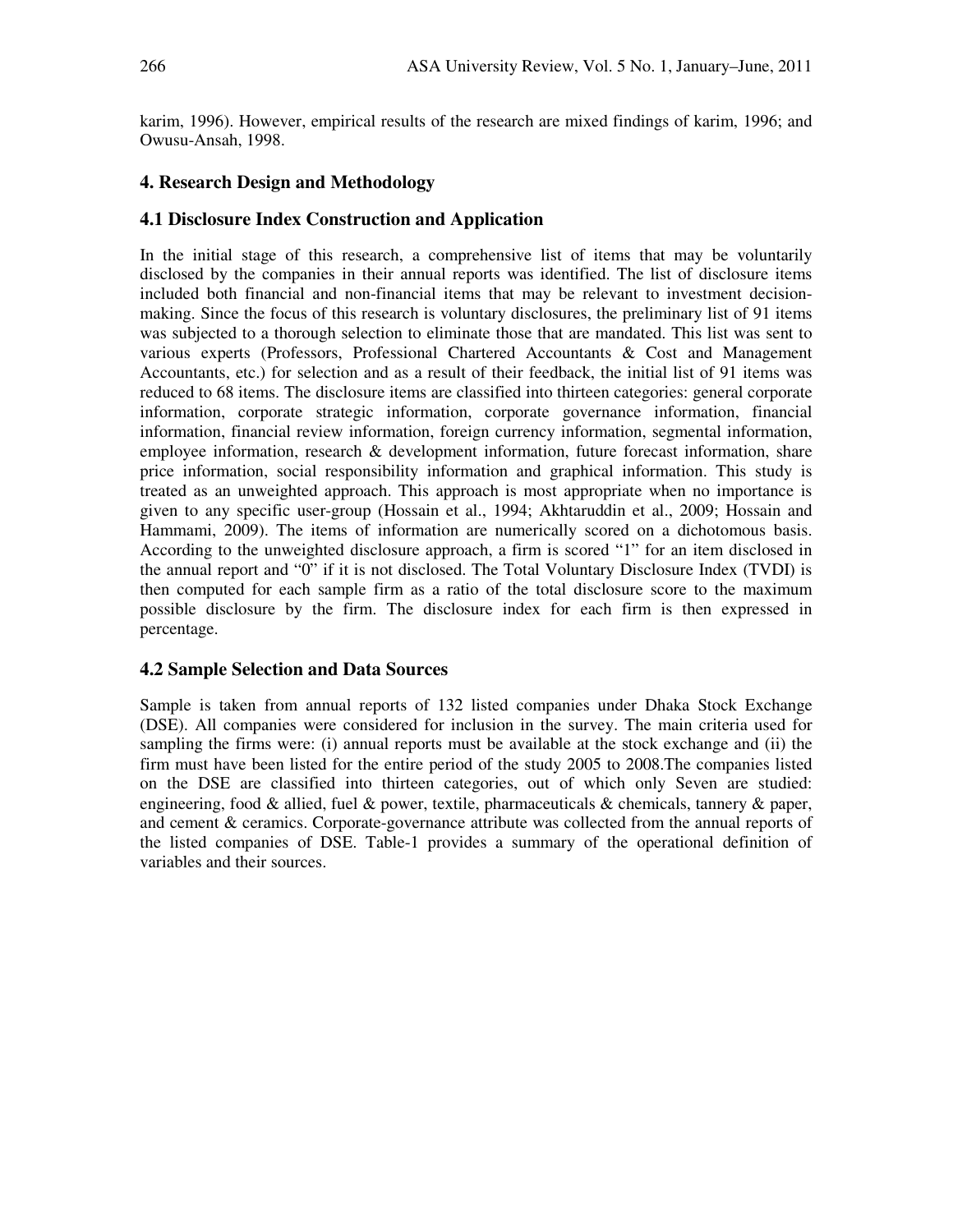## **4.3 Analysis of Data**

In order to obtain the objectives of the research study, statistical tools like average, standard deviation, co-efficient of variance, correlation, regressions and T tests, and F tests have been used to analyze and interpret the data through the Statistical Packages for Social Science (SPSS) 14.0 for windows and Tables have been used for data presentation.

## **4.4 Model Specification**

The economic model used in multiple regression analysis is given as:

 $Y = \beta 0 + \beta$  Fit + eit (1)

Where, Y is the dependent variable.  $\beta$ 0 is constant,  $\beta$  is the coefficient of the explanatory variable (corporate governance mechanisms), Fit is the explanatory variable and eit is the error term (assumed to have zero mean and independent across time period). By adopting the economic model as in equation (1) above specifically for this study, equation (2) given below evolves.

TVD =  $\beta$ 0 +  $\beta$ <sub>1</sub>PIND +  $\beta$ <sub>2</sub>PEOI +  $\beta$ <sub>3</sub>PEINS +  $\beta$ <sub>4</sub> BAC+  $\beta$ <sub>5</sub> BLS +  $\beta$ <sub>6</sub> BSZE ++  $\beta$ <sub>7</sub> TA  $+ \beta_8$  TSE+  $\beta_7$  PROA + eit (2)

Dependent Variables

TVD = Total Voluntary Disclosure score received from each Company

Independent Variables

PIND =Percentage of Independent Non-executive Directors to the Total Number of Directors on the Board. PEOI =Percentage of Equity Owned by the Insiders to all Equity of the Firm as Ownership Structure.

PEINS = Percentage of Equity held by Institutional Shareholders to all Equity of the Firm

 $BAC = Board$  Audit Committee, 1 for presence or 0 others

 $BLS = Board$  Leadership Structure, 1 for duel or 0 others

BSZE = Total Number of Member on each Board.

- $TA = Total Assets of the Firm.$
- $TSE$  = Total Sales of the Firm.

PROA = Percentage of Return on Assets as Net Profit to Total Assets

**Table-1**: Operational definitions of variables, expected signs and relationships in the regression

| Operational definition             | Source of      | Expected sign and relationship                                                                                                                                                                                                                      |
|------------------------------------|----------------|-----------------------------------------------------------------------------------------------------------------------------------------------------------------------------------------------------------------------------------------------------|
|                                    | information    |                                                                                                                                                                                                                                                     |
| Total voluntary disclosure index   | Company        | Index                                                                                                                                                                                                                                               |
|                                    | annual reports |                                                                                                                                                                                                                                                     |
|                                    |                | (+) PIND has positively associated                                                                                                                                                                                                                  |
|                                    |                | with the level of voluntary disclosure.                                                                                                                                                                                                             |
|                                    |                | (-)PEOI is negatively associated with                                                                                                                                                                                                               |
| insiders to all equity of the firm |                | the level of voluntary disclosure.                                                                                                                                                                                                                  |
| held<br>of<br>Percentage<br>equity |                | $(+)$ PEINS is positively associated with                                                                                                                                                                                                           |
|                                    |                | the level of voluntary disclosure.                                                                                                                                                                                                                  |
| of the firm                        |                |                                                                                                                                                                                                                                                     |
|                                    |                | Percentage of independent directors to Company<br>the total number of directors on the board annual reports<br>Percentage of equity owned by the Company<br>annual reports<br>by Company<br>institutional shareholders to all equity annual reports |

**Cont. Table**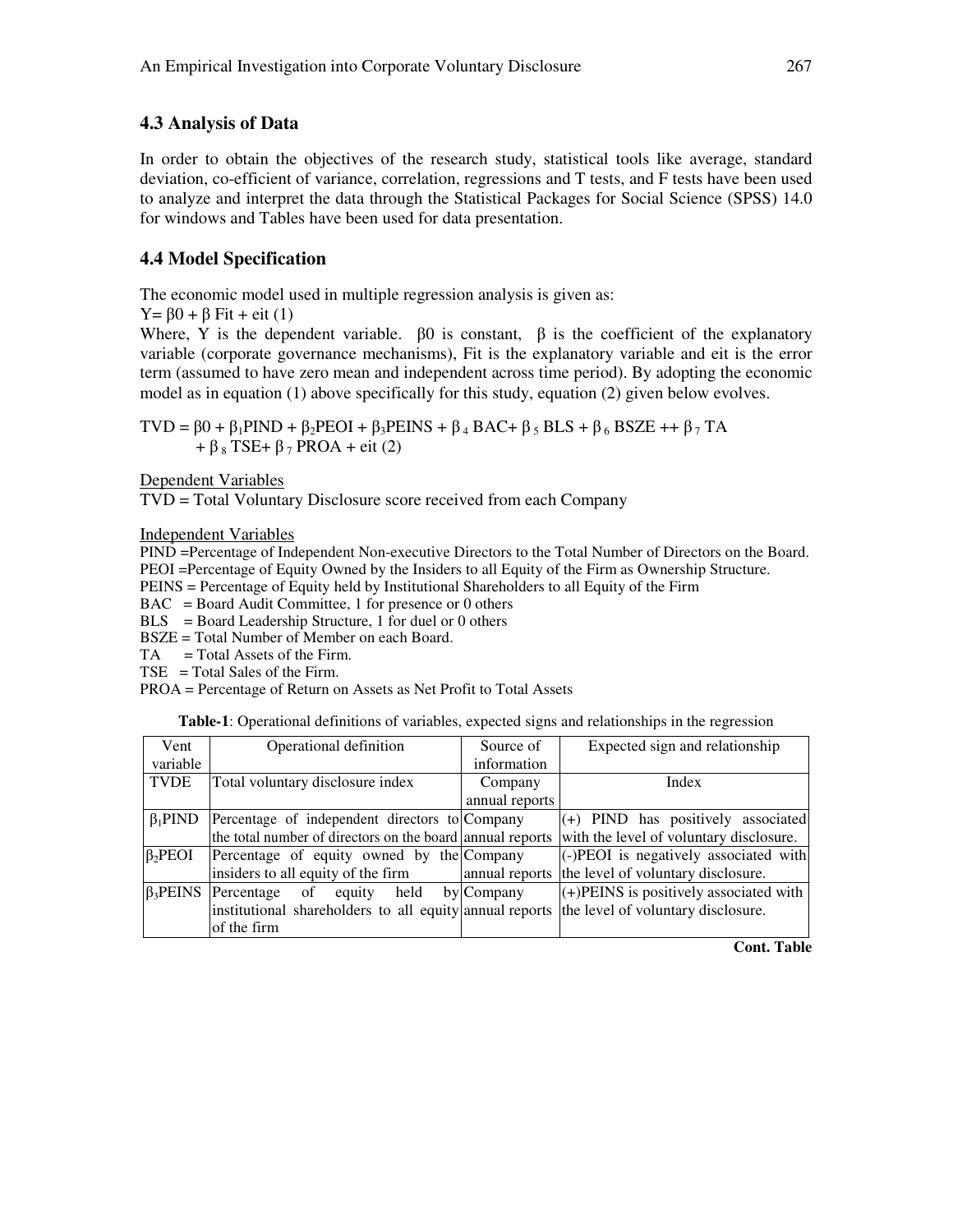| $\beta_4 BAC$ | Dichotomous, 1 or 0                                  | Company        | $(+)$ BAC is associated positively with |
|---------------|------------------------------------------------------|----------------|-----------------------------------------|
|               |                                                      | annual reports | the level of voluntary disclosure.      |
| $\beta_5 BLS$ | Dichotomous, 1 or 0                                  | Company        | $(+)$ BLS is positively related to the  |
|               |                                                      | annual reports | level of voluntary disclosure.          |
|               | $\beta_6$ BSZE Total number of directors             | Company        | $(+)$ BSZE has a significant positive   |
|               |                                                      | annual reports | relationship<br>with the level<br>ofl   |
|               |                                                      |                | voluntary disclosure.                   |
| $\beta_7 TA$  | Total assets represent the size of firms.            | Company        | $(+)$ TA is associated positively with  |
|               |                                                      | annual reports | the level of disclosure.                |
| $\beta_8$ TSE | Total sales represent the size of firms.             | Company        | $(+)$ TSE is associated positively with |
|               |                                                      | annual reports | the level of disclosure.                |
|               | $\beta_9$ PROA Percentage of Return on Assets as net | Company        | (+) PROA is associated positively       |
|               | profit to Total Assets                               | annual reports | with the level of disclosure.           |

## **5. Results and Discussion**

| Variables    | <b>Mean</b> | <b>Median</b> | <b>Std. Deviation</b> | <b>Minimum</b> | <b>Maximum</b> |
|--------------|-------------|---------------|-----------------------|----------------|----------------|
| <b>TVD</b>   | 47.25       | 47.00         | 12.12                 | 17             | 75             |
| <b>PIND</b>  | 9.94        | 13.00         | 8.617                 | $\theta$       | 38             |
| <b>PEOI</b>  | 22.16       | 19.86         | 19.76                 |                | 66             |
| <b>PINSO</b> | 27.49       | 24.00         | 18.23                 |                | 73             |
| BAC          | 0.71        | 1.00          | 0.456                 | $\theta$       |                |
| <b>BLS</b>   | 0.70        | 1.00          | 0.461                 |                |                |
| BSIZ         | 6.66        | 6.00          | 2.06                  | 3              | 13             |
| TA           | 25671.88    | 4813.13       | 65430.44              | 56.95          | 378056.50      |
| TSE          | 17744.69    | 4817.38       | 58582.90              | 0.00           | $-258.96$      |
| <b>PROA</b>  | $-1.23$     | 3.55          | 38.79                 | 441016.71      | 64.09          |

**Table-2**: Descriptive Statistics for all Variables (N=132)

**Table-3:** Voluntary Disclosure Level (N=132)

| Disclosure Score $(\% )$ | No. of Companies $(\% )$ |
|--------------------------|--------------------------|
| $\leq 30$                | 12(9.09)                 |
| $31-40$                  | 19(14.39)                |
| $41 - 50$                | 51(38.64)                |
| 51-60                    | 28(21.21)                |
| 61-70                    | 17(12.88)                |
| 71-80                    | 5(3.79)                  |
| >80                      | 0(0.00)                  |

The table-3 shows the number and percentages of companies whose disclosure score is within the specified range.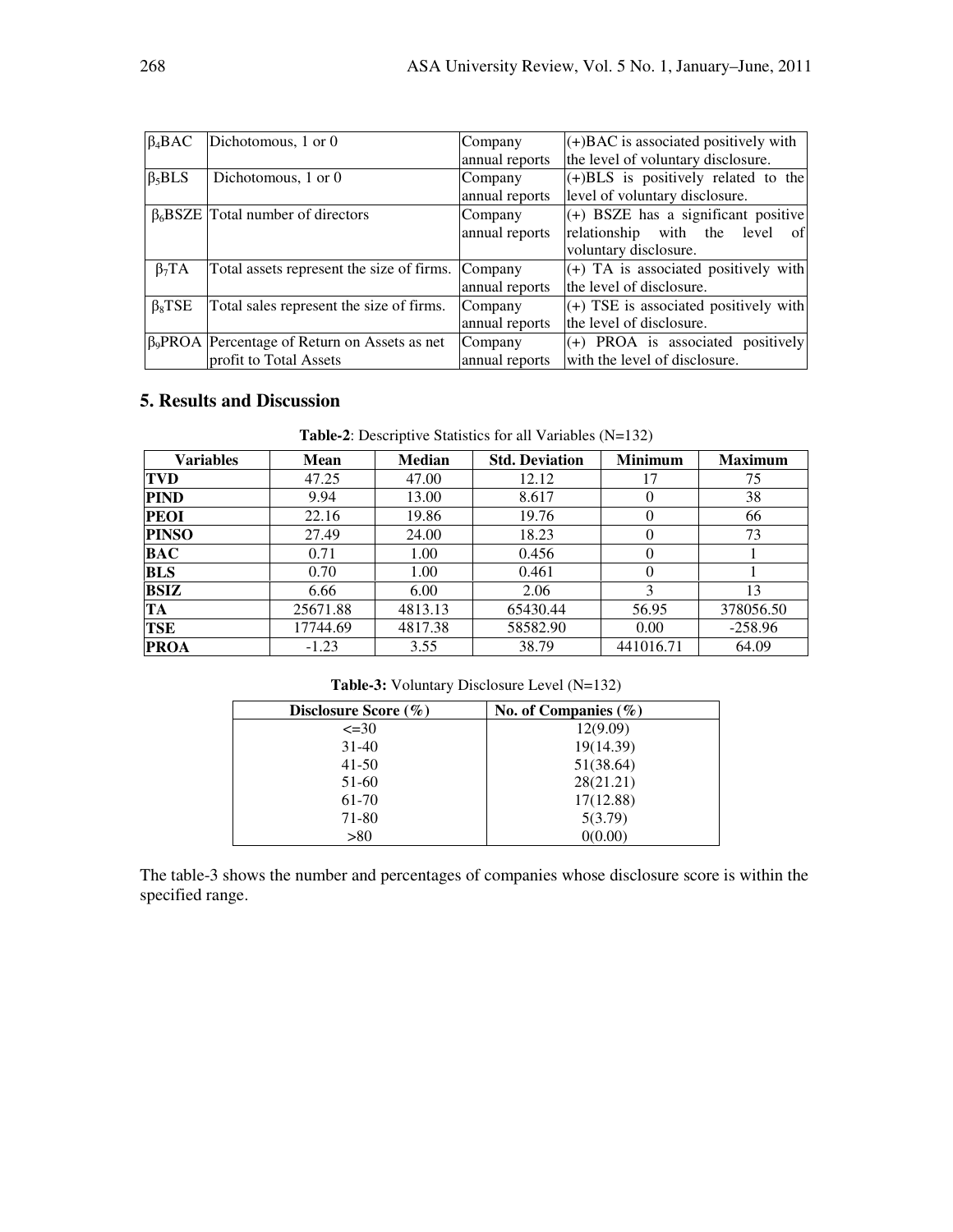| <b>1.</b> I can both content to the position of the second of the second of the second of the second of the second of the second of the second of the second of the second of the second of the second of the second of the second |         |              |              |              |            |              |              |              |              |              |
|------------------------------------------------------------------------------------------------------------------------------------------------------------------------------------------------------------------------------------|---------|--------------|--------------|--------------|------------|--------------|--------------|--------------|--------------|--------------|
| <b>Variables</b>                                                                                                                                                                                                                   | TVD     | <b>PIND</b>  | <b>PEOI</b>  | <b>PINSO</b> | <b>BAC</b> | <b>BLS</b>   | <b>BSIZ</b>  | TA           | <b>TSE</b>   | <b>PROA</b>  |
| <b>TVD</b>                                                                                                                                                                                                                         | 1       | .224         | $-0.717$     | .471         | .544       | .496         | .351         | .329         | .186         | .066         |
| <b>PIND</b>                                                                                                                                                                                                                        | $-.224$ | $\mathbf{1}$ | $-.201$      | $-.050$      | .518       | .211         | .122         | .061         | .142         | .060         |
| <b>PEOI</b>                                                                                                                                                                                                                        | -.717   | $-.201$      | $\mathbf{1}$ | $-.338$      | $-.509$    | $-.378)$     | $-.254$      | $-.270$      | .002         | $-.253$      |
| <b>PINSO</b>                                                                                                                                                                                                                       | .471    | $-.050$      | $-.338$      | $\mathbf{1}$ | .190       | .358         | .223         | .289         | .323         | .118         |
| <b>BAC</b>                                                                                                                                                                                                                         | .544    | .518         | $-.509$      | .190         | 1          | .355         | .228         | .174         | .168         | .139         |
| <b>BLS</b>                                                                                                                                                                                                                         | .496    | .211         | $-.378$      | .358         | .355       | $\mathbf{1}$ | .221         | .198         | .163         | .240         |
| <b>BSIZ</b>                                                                                                                                                                                                                        | .351    | .122         | $-.254$      | .223         | .228       | .221         | $\mathbf{1}$ | .298         | .232         | .207         |
| TA                                                                                                                                                                                                                                 | .329    | .061         | $-.270$      | .289         | .174       | .198         | .298         | $\mathbf{1}$ | .577         | .146         |
| <b>TSE</b>                                                                                                                                                                                                                         | .186    | .142         | .002         | .323         | .168       | .163         | .232         | .577         | $\mathbf{1}$ | .066         |
| <b>PROA</b>                                                                                                                                                                                                                        | .066    | .060         | $-.253$      | .118         | .139       | .240         | .207         | .146         | .066         | $\mathbf{1}$ |
| Sig. (2-tailed)<br>TVD                                                                                                                                                                                                             |         | .131         | .000         | .000         | .000       | .000         | .001         | .001         | .104         | .531         |
| <b>PIND</b>                                                                                                                                                                                                                        | .131    |              | .053         | .633         | .000       | .042         | .243         | .563         | .174         | .571         |
| <b>PEOI</b>                                                                                                                                                                                                                        | .000    | .053         |              | .001         | .000       | .000         | .014         | .009         | .987         | .016         |
| <b>PINSO</b>                                                                                                                                                                                                                       | .000    | .633         | .001         |              | .069       | .000         | .032         | .005         | .002         | .266         |
| <b>BAC</b>                                                                                                                                                                                                                         | .000    | .000         | .000         | .069         |            | .000         | .028         | .095         | .108         | .190         |
| <b>BLS</b>                                                                                                                                                                                                                         | .000    | .042         | .000         | .000         | .000       |              | .033         | .057         | .118         | .022         |
| <b>BSIZ</b>                                                                                                                                                                                                                        | .001    | .243         | .014         | .032         | .028       | .033         |              | .004         | .025         | .048         |
| <b>TA</b>                                                                                                                                                                                                                          | .001    | .563         | .009         | .005         | .095       | .057         | .004         |              | .000         | .168         |
| <b>TSE</b>                                                                                                                                                                                                                         | .104    | .174         | .987         | .002         | .108       | .118         | .025         | .000         |              | .534         |
| <b>PROA</b>                                                                                                                                                                                                                        | .531    | .571         | .016         | .266         | .190       | .022         | .048         | .168         | .534         |              |

**Table-4:** Pearson Correlation analysis results (N=132)

PIND = Percentage of Independent Non-executive Directors, PEOI = Percentage of Equity Owned by the Insiders, PEINS = Percentage of Equity held by Institutional Shareholders, BAC = Board Audit Committee, BLS = Board Leadership Structure, BSZE = Total Number of Member on each Board, TA = Total Assets of the Firm, TSE = Total Sales of the Firm, PROA = Percentage of Return on Assets

| <b>Variables</b> | <b>Coefficients</b> | <b>Std. Error</b> | <b>Beta t value</b> | <b>Significance</b> |
|------------------|---------------------|-------------------|---------------------|---------------------|
| <b>PIND</b>      | $-.013$             | .107              | $-.172$             | .864                |
| <b>PEOI</b>      | $-.494$             | .052              | $-5.762$            | $.000***$           |
| <b>PINSO</b>     | .178                | .050              | 2.282               | $.025**$            |
| <b>BAC</b>       | .184                | 2.284             | 2.113               | $.038**$            |
| <b>BLS</b>       | .186                | 1.945             | 2.475               | $.015**$            |
| <b>BSIZ</b>      | .117                | .409              | 1.650               | .103                |
| TA               | .057                | .000              | .665                | .508                |
| TSE              | .027                | .000              | .303                | .763                |

**Table-5:** Regression Analysis Results (N=132)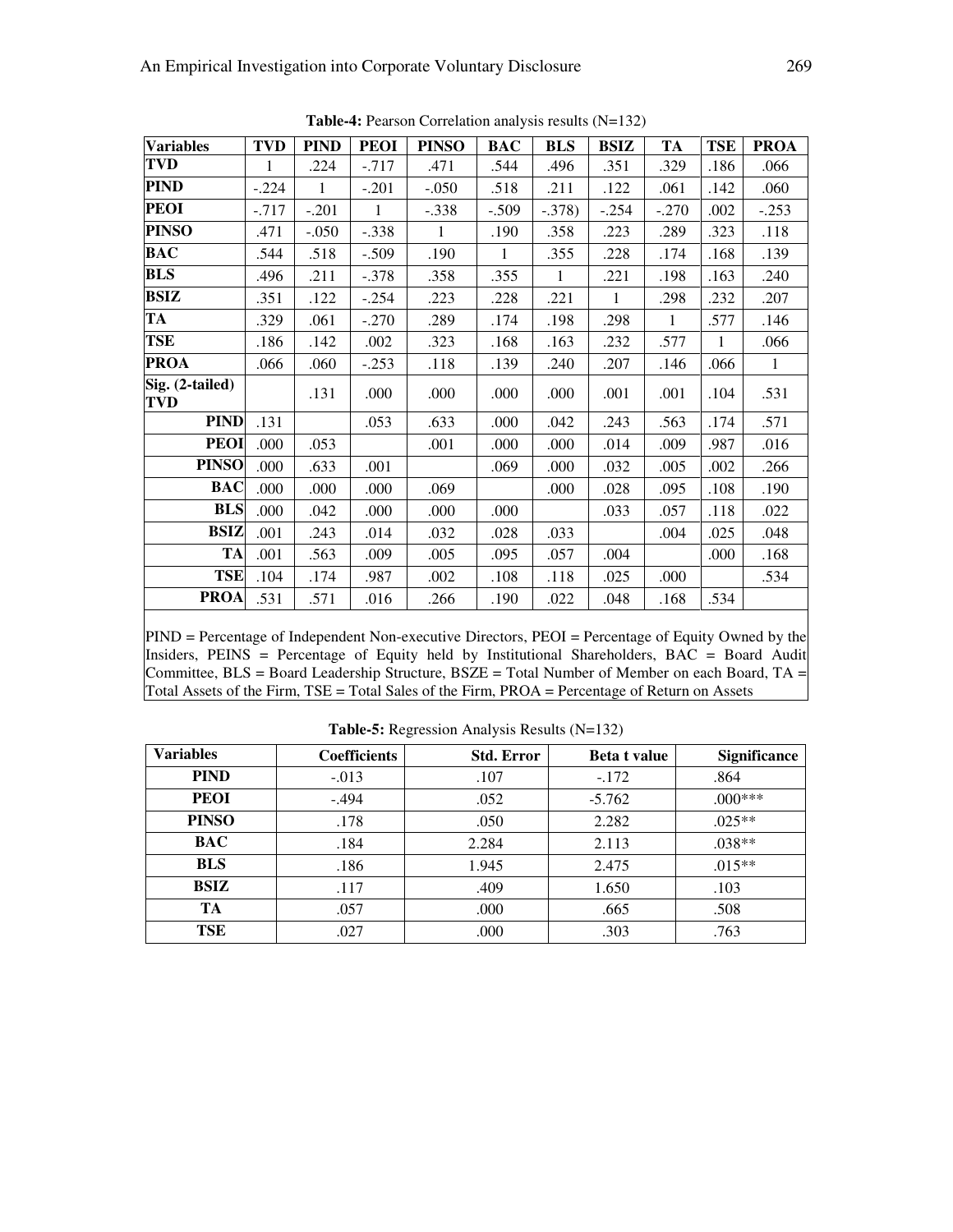| <b>PROA</b>                                                                                            | $-183$                                                                                             | .021 | $-2.634$ | $.010*$ |  |  |
|--------------------------------------------------------------------------------------------------------|----------------------------------------------------------------------------------------------------|------|----------|---------|--|--|
|                                                                                                        | * P<0.01, two tailed, ** P<0.05, two tailed, *** P<0.001, two-tailed                               |      |          |         |  |  |
|                                                                                                        | R squire =0.652; Adjusted R squire= $0.674$ ; F Value =16.899; F significance =.000; Durbin Watson |      |          |         |  |  |
|                                                                                                        | test = $1.711$                                                                                     |      |          |         |  |  |
| $PIND$ = Percentage of Independent Non-executive Directors, $PEOI$ = Percentage of Equity Owned by     |                                                                                                    |      |          |         |  |  |
| the Insiders, PEINS = Percentage of Equity held by Institutional Shareholders, BAC = Board Audit       |                                                                                                    |      |          |         |  |  |
| Committee, BLS = Board Leadership Structure, BSZE = Total Number of Member on each Board, TA           |                                                                                                    |      |          |         |  |  |
| $=$ Total Assets of the Firm, TSE $=$ Total Sales of the Firm, PROA $=$ Percentage of Return on Assets |                                                                                                    |      |          |         |  |  |

#### **5.1 Descriptive Statistics**

Table–2 presents descriptive statistics for the sample firms. The results from the disclosure index indicate that (TVD) the highest score achieved by a firm is 75% and the lowest score is 17% with a standard deviation of 12.12%. So the management's decisions about the firms are positively distributed with regard to voluntary disclosure. The mean of the proportion of independent nonexecutive directors (PIND) to the directors on the board is 9.94% with standard deviation of 8.61%.The average board ownership structure is 22.16% with standard deviation of 19.76%.The mean of institutional ownership structure is 27.49% with standard deviation of 18.23%.The average BAC, BLS and BSZE is 0.71;0.70 and 6.66 respectively. The average firm size is (Taka Bangladeshi) Tk.25671.88 lakh and Tk.17744.69 lakh respectively in terms of total assets (TA) and total sales (TSE).The statistics on Percentage of Return on Assets (PROA) indicate that a small portion of sample firms show negative returns.

#### **5.2 Result of Correlation Analysis**

Table-4 provides the Pearson product-moment correlation coefficients of the continuous explanatory variables as well as the dependent variables included in the survey. The result of Pearson product-moment correlation exposes that Total Voluntary Disclosure (TVD) is positively correlated with Percentage of Equity held by Institutional Shareholders (PEINS), Board Audit Committee (BAC), Board Leadership Structure (BLS) and is significant (sig.0.000). Similar results appear for Board Size (BSIZE) and Total Assets (TA) at the level of significance (sig.0.001). On the other hand, TVD has negative relationship with Percentage of Equity Owned by the Insiders (PEOI) and is significant (sig.0.000). Similar results appear for Percentage of Independent Directors (PIND) but not significant(sig.0.131). However, TVD has a positive relationship with total sales (TS) and Percentage of Return on Assets (PROA) but not significant respectively (sig.0.104; 0.531).

#### **5.3 Results of Multiple Regression Analysis**

The table shows the association between voluntary disclosure index and experimental variables. The coefficient of coordination R-square, F ratio, beta coefficients and t-statistics for the regression model and summarized results of the dependent variable on the explanatory variables can be seen in table-5.The result indicates an R-square of 0.652, and an F value of 16.899, which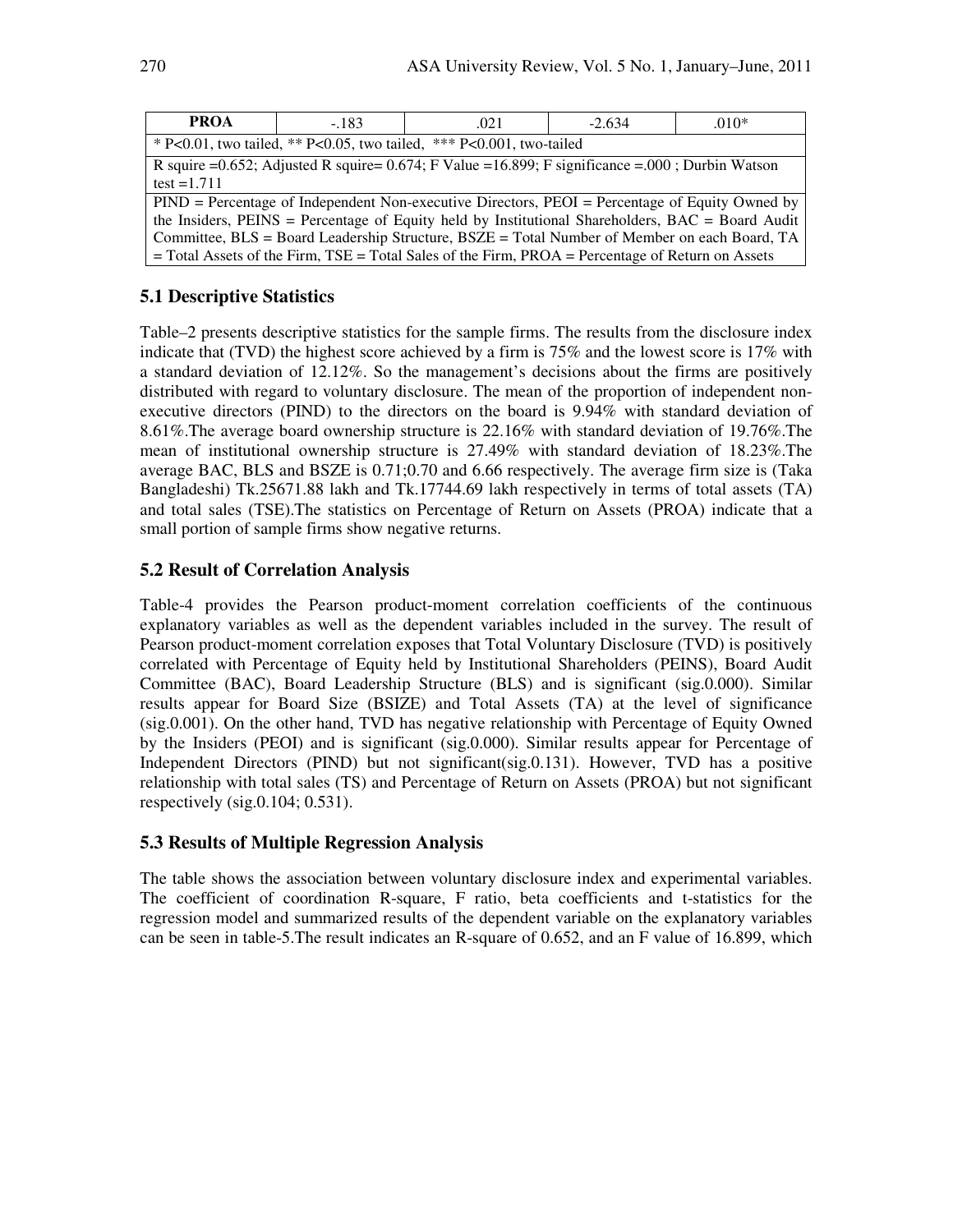is significant at the 0.000 levels. Both of these values suggest that a significant percentage of the variation in voluntary disclosure can be explained by the variations in the whole set of independent variables.

The results of multiple regressions indicate that TVD has a negative relation with Percentage of Equity Owned by the Insiders (PEOI) at 1% level of significance (result similar to Hossain et al.1994; Lakhal ,2005) and positive relation with Percentage of Equity held by Institutional Shareholders (PEINS), Board Audit Committee (BAC), and Board Leadership Structure (BLS) at 5% level of significance. This outcome is the supported of Ho and Wong, 2001; McMullen, 1996; Dulacha, G. B, 2007; Chen and Jaggi, 2000; Wallace et al., 1995.

With regard to controllable variable, this study suggests that Percentage of Return on Assets as Net Profit (PROA) is negatively associated with the level of disclosure at 10% significance level.

#### **6. Conclusions and Implication for Further Study**

The study finds that a diverse set of factors influenced senior management to voluntarily disclose its responsibilities during the period 2005 to 2008. The findings have implications for current professional practice and are an important addition to existing literature in the area of voluntary disclosure and disclosure strategy. The firms have the higher percentage of shares held by institutional shareholders, have a board audit committee and board leadership structure. Its senior management's decision is positively related to the level of voluntary disclosure. On the other hand, where the firms have a higher management of ownership structure, these the senior management's decision is negatively related to the level of voluntary disclosure. However, other factors such as those provided by board composition, board size and firm size displayed no significant influence on the senior management's decisions in this area.

A sample size of 132 non-financial firms is listed in Dhaka Stock Exchange (DSE). Panel data methodology is employed; the method of analysis is multiple regressions and the method of regression is OLS.

There are a number of limitations of this study as well. The first limitation of the study is that it uses only non-financial companies as a sample. So the results may not extend across all companies in Bangladesh. Second, the researchers' constructed disclosure index has been used in the study. The index is very sensitive and can affect the results if the selected items of information are used improperly. The results of the study should be interpreted keeping these limitations in mind. Any future research on voluntary disclosure should seek to take into account all listed companies under the financial and the non-financial groups.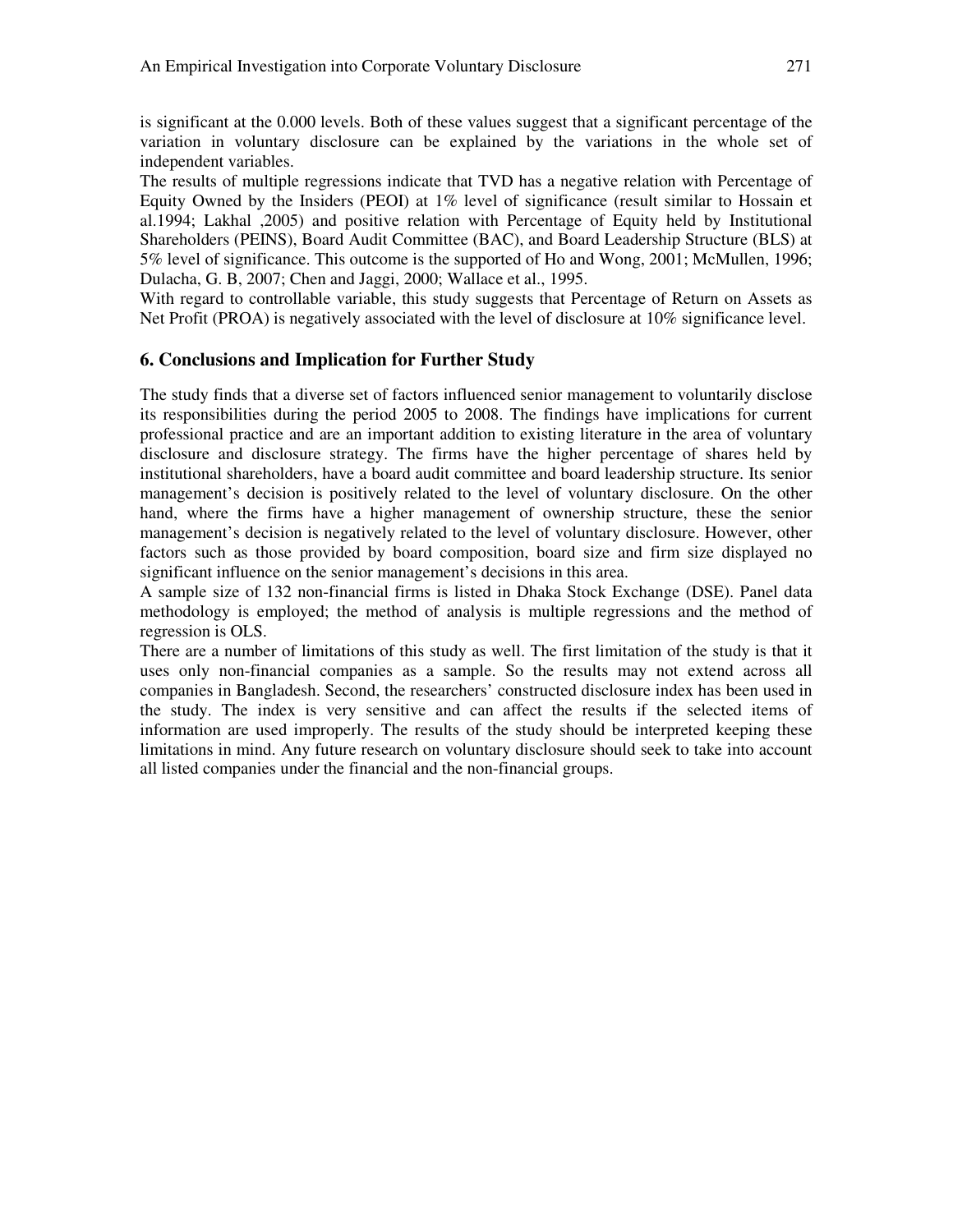#### **References**

- Ahmed, K. & Nicholls, D. (1994). 'The impact of non-financial company characteristics on mandatory compliance in developing countries: The case of Bangladesh'. *The International Journal of Accounting,* 29(1), 60-77.
- Akhtaruddin M, Hossain MA, Hossain M, Yao Lee (2009). 'Corporate Governance and Voluntary Disclosure in Corporate Annual Reports of Malaysian Listed Firrms'. *The Journal of Applied Management Accounting Research*, Vol-7 Number-1.
- Akhtaruddin, M. (2005). 'Corporate mandatory disclosure practices in Bangladesh'. *The International Journal of Accounting*, 40, 399-422.
- Barako DG, Hancock P, Izan HY (2006). 'Factors influencing voluntary corporate disclosure by Kenyan companies, Corporate Governance'. *An International Review* 14 (2): 107-125.
- Bradbury, M.E. (1990). 'The incentives for voluntary audit committee formation'. *Journal of Accounting and Public Policy*, 9, 19-36.
- Birnbaum, P. (1984). 'The choice of strategic alternatives under increasing regulation in high technology industries'. *Academy of Management Journal*, 27(3), pp. 489-510.
- Brownlee, E.R et al (1990). *Corporate Financial Reporting: Text and Cases*, Boston, 217-219.
- Cooke, T. E. (1993). 'Disclosure in Japanese corporate annual reports'. *Journal of Business Finance and Accounting,* 20(4), pp. 521-535.
- Chau GK, Gray SJ (2002). 'Ownership structure and corporate voluntary disclosure in Hong Kong and Singapore'. *The International Journal Accounting*.37:247-265.
- Chen, C. J. P., and Jaggi, B. (2000). 'Association between independent non-executive directors, family control and financial disclosures in Hong Kong'. Journal of Accounting and Public Policy 19 (4-5): 285-310.
- Choi (1973). 'Financial disclosure and entry to the European capital market'. *Journal of Accounting Research*, 159-175
- Dulacha G. B. (2007). 'Determinants of voluntary disclosure in Kenyan companies annual reports'. *African Journal of Business management*, Vol-1(5) P.113-128.
- Eng, L.L. and Mak, Y.T. (2003). 'Corporate governance and voluntary disclosure'. *Journal of Accounting and Public Policy*, 22 (4), 325-345.
- Forker, J. J (1992). 'Corporate governance and disclosure quality'. *Accounting and Business Research* 22(86),111-124.
- Frost, C.A. and Pownall, G. (1994). 'Accounting disclosure practices in the United States and the United Kingdom'. *Journal of Accounting Research*, 32 (1), 75-98.
- Haniffa, R.M. and Cooke, T.E. (2002). 'Culture, corporate governance and disclosure in Malaysian corporations'. *ABACUS*, 38 (3), 317-350.
- Ho, S.S.M., & Wong, K.S. (2001). 'A study of corporate disclosure practices and effectiveness in Hong Kong'. *Journal of International Financial Management and Accounting*, 12(1), 75-101.
- Hossain, M., L. M. Tan, and M. Adams (1994). 'Voluntary disclosure in an emerging capital market: Some empirical evidence from companies listed on the Kuala Lumpur Stock Exchange'. *International Journal of Accounting 29*: 334-351.
- Hossain, M. and Hammami, H. (2009). 'Voluntary disclosure in the annual reports of an emerging country: The case of Qatar'. *Advances in International Accounting*, Volume 17, Pages 227-250.
- HongxiaLi & Ainian Qi (2008). 'Impact of Corporate Governance on Voluntary Disclosure in Chinese Listed Companies'. *Corporate Ownership & control,* Volume-5, Issue-2.
- Ibrahim, Haron and Ariffin (2000). 'Voluntary disclosure items: A note on Indonesia'. *The Malaysia Accountant*, October,12-19
- Karim, A.K.M.W.(1996). 'The association between corporate attributes and the extent of corporate disclosure'. *Journal of Business Studies, University of Dhaka*, 17(2), 89-124.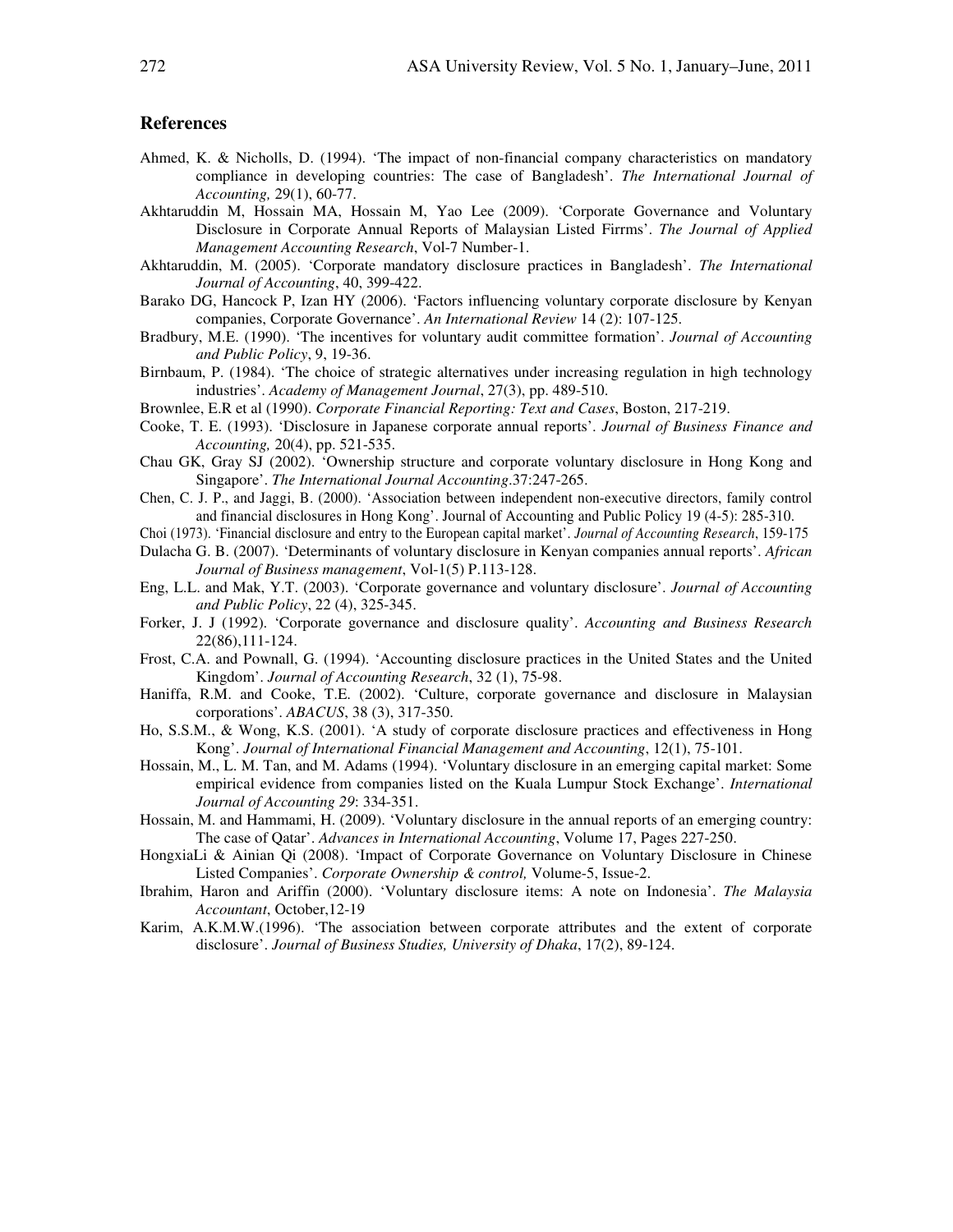- Kosnik, R. D. (1990). 'Effects of board demography and directors' incentive on corporate greenmail decision'. *Academy of Management Journal*, 33(1), pp. 129-150.
- Lang, M., & Lundholm, R. (1993). 'Cross-sectional determinants of analyst rating of corporate disclosures'. *Journal of Accounting Research*, 31(2), 246-271
- Lobo, G.J., & Zhou, J. (2001). 'Disclosure quantity and earning management, paper presented at the 2001'. *Asia Pacific Journal of Accounting and Economics Symposium in Hong Kong*.
- Lakhal, F. (2005). 'Voluntary earnings disclosures and corporate governance: Evidence from France'. *Review of Accounting and Finance* 4 (3): 64-85.
- Leftwich, R., Watts, R., and Zimmerman, J. (1981). 'Voluntary corporate disclosure: the case of interim reporting'. *Journal of Accounting Research*, 19 (Supplement), pp. 50- 77.
- Marston, C, L & Shrives (1991). 'The use of disclosure indicators in accounting research: *A review article'. British Accounting Review*, 23,195-210.
- McKinnon, J.L. and Dalimunthe, L. (1993). 'Voluntary disclosure of segment information by Australian diversified companies'. *Accounting and Finance*, 33 (1), 33-50.
- Meek, G., Roberts, C.B., & Gray, S.J. (1995). 'Factors influencing voluntary annual report disclosures by U.S., U.K. and continental European Multinational corporations'. *Journal of International Business Studies* (Third Quarter), 555-572.
- Mohd Ghazali, N. A., and P. Weetman (2006). 'Perpetuating traditional influences: Voluntary disclosure in Malaysia following the economics crisis'. *Journal of International Accounting, Auditing and Taxation 15* (2): 226-248.
- McMullen, D.A.(1996). 'Audit committee performance: An investigation of the consequences associated with audit committee', *Audditing,15*, 87-103.
- Oliveira, L., L. L. Rodrigues, and R. Craig (2006). 'Firm-specific determinants of intangibles reporting: Evidence from the Portuguese stock market'. *Journal of Human Resource Costing & Accounting 10* (1): 11-33.
- Obeua S Persons (2009). 'Audit committee characteristics and earlier voluntary ethics disclosure among fraud and no-fraud firms'. *International Journal of Disclosure and Governance (2009) 6*, 284-297.
- Owusa-Ansah, S.(1998). 'The impact of corporate attributes on the extent of mandatory disclosure and reporting by the listed companies in Zimbabwe'. *International Journal of Accounting*, 33(5), 605-631.
- Pettigrew A, McNulty, T. (1995). 'Power and influence in and around the Boardroom'. *Human Relations* 48 (8): 845-873.
- Simon.S.M.Ho & Kar.S.Wong (2001). 'A Study of the relationship between corporate governance structure and the extent of voluntary disclosure'. *Journal of International Accounting, Auditing and Taxation,* Vol-10, Issue-2, p-139-156.
- Wallace, R.S.O., & Naser, K. (1995). 'Firm-specific determinants of the comprehensiveness of mandatory disclosure in the corporate annual reports of firms listed in the stock exchanges of Hong Kong'. *Journal of Accounting and Public policy*, 14(2), 311-368.
- Zahra, S.A. Neubaum, D.O. and Huse, M. (2000). 'Entrepreneurship in medium-size companies: exploring the effects of ownership and governance systems'. *Journal of Management, 26(5)*, pp. 947-976.